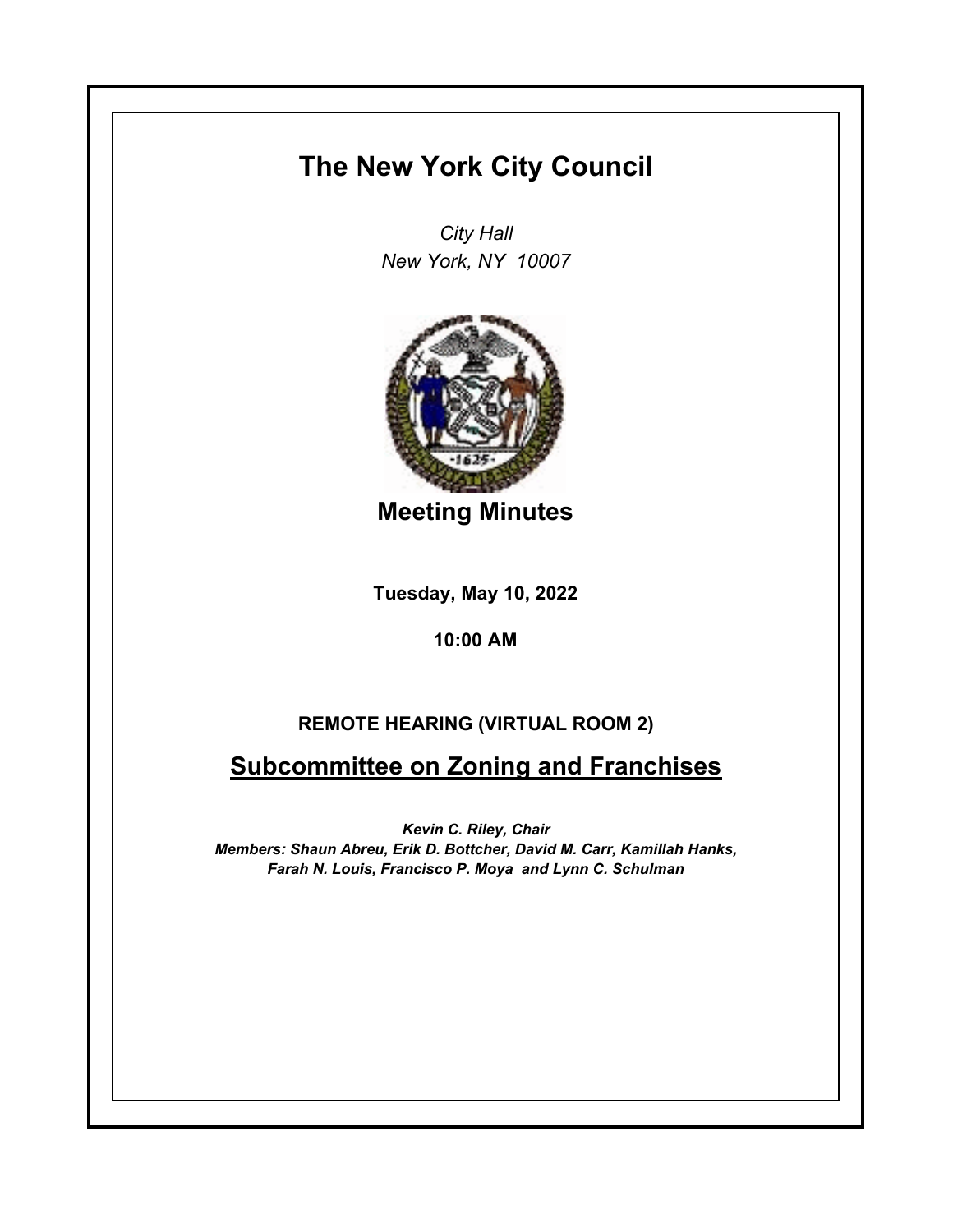| Roll Call                                                                                                                                                                                                                                                                                                                                                                                                                                          |  |
|----------------------------------------------------------------------------------------------------------------------------------------------------------------------------------------------------------------------------------------------------------------------------------------------------------------------------------------------------------------------------------------------------------------------------------------------------|--|
| Present: Riley, Abreu, Bottcher, Carr, Hanks, Louis, Moya and Schulman                                                                                                                                                                                                                                                                                                                                                                             |  |
| Other Council Members Attending: Richardson Jordan, Restler, Farías, Mealy, Salamanca<br>and Brooks-Powers                                                                                                                                                                                                                                                                                                                                         |  |
| LU 0039-2022<br>Application number C 200246 ZMQ (146-93 Guy Brewer Boulevard<br>Rezoning) submitted by Ranbir, LLC, pursuant to Sections 197-c<br>and 201 of the New York City Charter for an amendment of the<br>Zoning Map, Section No. 19b: changing from an R3-2 District to<br>an R6A District and establishing within the proposed R6A District<br>a C2-2 District, Borough of Queens, Community District 13,<br><b>Council District 31.</b> |  |
| Attachments: Calendar of the Zoning Subcommittee and Land Use Meetings - April 12,<br>2022, Hearing Testimony - Zoning 4-12-22, April 14, 2022 - Stated Meeting<br>Agenda, Calendar of the Subcommittee Meetings and Land Use Meeting -<br>May 10 - May 12, 2022                                                                                                                                                                                   |  |
| This Land Use Application was Hearing Held by Committee                                                                                                                                                                                                                                                                                                                                                                                            |  |
| Attachments: Calendar of the Zoning Subcommittee and Land Use Meetings - April 12,<br>2022, Hearing Testimony - Zoning 4-12-22, April 14, 2022 - Stated Meeting<br>Agenda, Calendar of the Subcommittee Meetings and Land Use Meeting -<br>May 10 - May 12, 2022                                                                                                                                                                                   |  |
| A motion was made that this Land Use Application be Approved by Subcommittee<br>with Modifications and Referred to CPC approved by Roll Call.                                                                                                                                                                                                                                                                                                      |  |
| <b>Affirmative: 8 -</b><br>Riley, Abreu, Bottcher, Carr, Hanks, Louis, Moya and Schulman                                                                                                                                                                                                                                                                                                                                                           |  |
| LU 0040-2022<br>Application number N 200247 ZRQ (146-93 Guy Brewer Boulevard<br>Rezoning) submitted by Ranbir, LLC, pursuant to Section 201 of<br>the New York City Charter, for an amendment of the Zoning<br>Resolution of the City of New York, modifying APPENDIX F for the<br>purpose of establishing a Mandatory Inclusionary Housing area,<br>Borough of Queens, Community District 13, Council District 31.                                |  |
| Attachments: Calendar of the Zoning Subcommittee and Land Use Meetings - April 12,<br>2022, Hearing Testimony - Zoning 4-12-22, April 14, 2022 - Stated Meeting<br>Agenda, Calendar of the Subcommittee Meetings and Land Use Meeting -<br>May 10 - May 12, 2022                                                                                                                                                                                   |  |
| This Land Use Application was Hearing Held by Committee                                                                                                                                                                                                                                                                                                                                                                                            |  |
| Attachments: Calendar of the Zoning Subcommittee and Land Use Meetings - April 12,<br>2022, Hearing Testimony - Zoning 4-12-22, April 14, 2022 - Stated Meeting<br>Agenda, Calendar of the Subcommittee Meetings and Land Use Meeting -<br>May 10 - May 12, 2022                                                                                                                                                                                   |  |
| A motion was made that this Land Use Application be Filed by Subcommittee<br>approved by Roll Call.                                                                                                                                                                                                                                                                                                                                                |  |
| Riley, Abreu, Bottcher, Carr, Hanks, Louis, Moya and Schulman<br>Affirmative: 8 -                                                                                                                                                                                                                                                                                                                                                                  |  |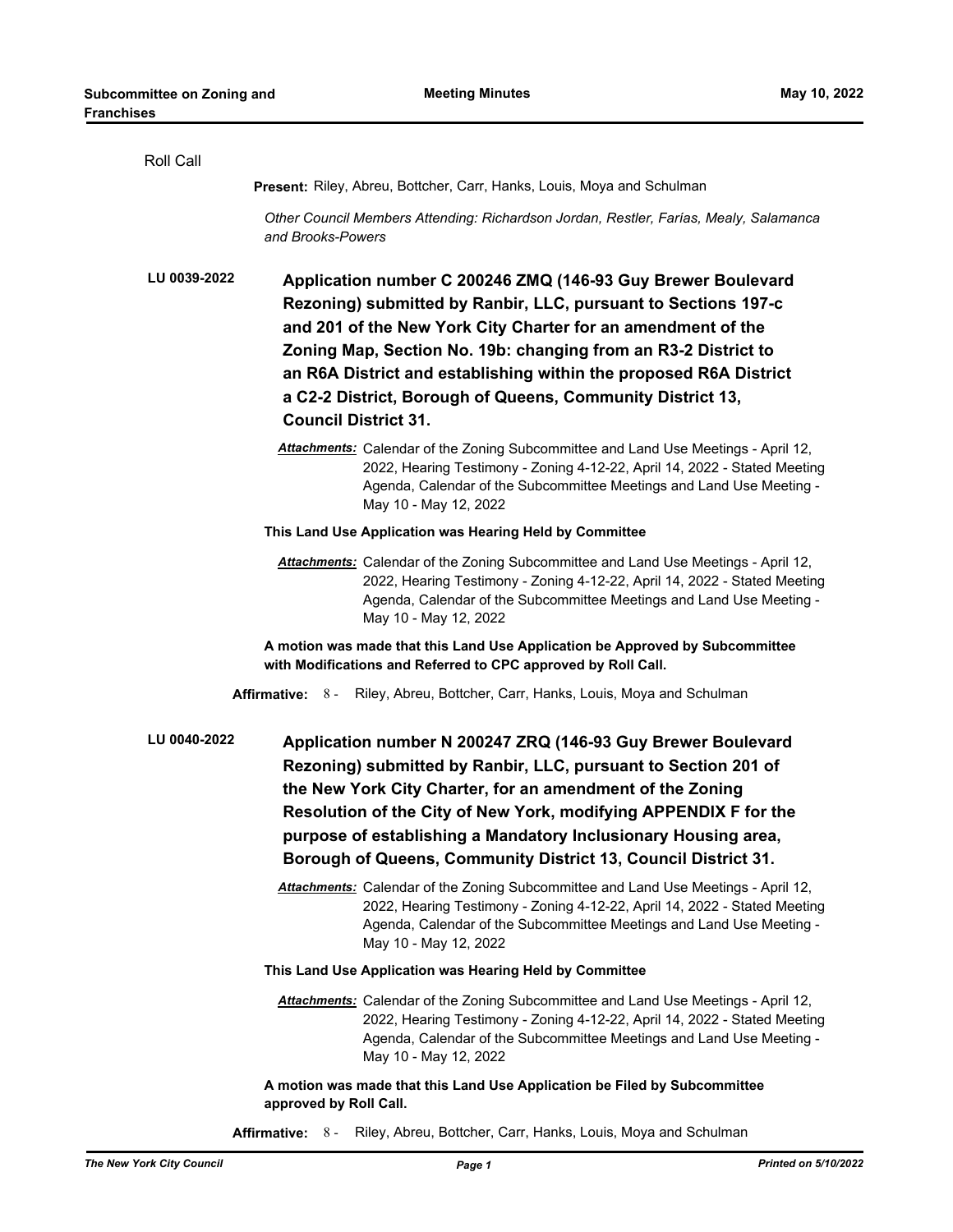| LU 0041-2022            | Application number C 210312 ZMK (103 Lee Avenue) submitted<br>by Sbeny holdings, LLC, pursuant to Sections 197-c and 201 of<br>the New York City Charter for an amendment of the Zoning Map,<br>Section No. 12d: eliminating from within an existing R6 District a<br>C1-3 District, changing from an R6 District to an R7X District, and<br>establishing within the proposed R7X District a C2-4 District,<br>Borough of Brooklyn, Community District 1, Council District 33. |
|-------------------------|--------------------------------------------------------------------------------------------------------------------------------------------------------------------------------------------------------------------------------------------------------------------------------------------------------------------------------------------------------------------------------------------------------------------------------------------------------------------------------|
|                         | Attachments: Calendar of the Zoning Subcommittee and Land Use Meetings - April 12,<br>2022, April 14, 2022 - Stated Meeting Agenda, Calendar of the<br>Subcommittee Meetings and Land Use Meeting - May 10 - May 12, 2022                                                                                                                                                                                                                                                      |
|                         | This Land Use Application was Hearing Held by Committee                                                                                                                                                                                                                                                                                                                                                                                                                        |
|                         | Attachments: Calendar of the Zoning Subcommittee and Land Use Meetings - April 12,<br>2022, April 14, 2022 - Stated Meeting Agenda, Calendar of the<br>Subcommittee Meetings and Land Use Meeting - May 10 - May 12, 2022                                                                                                                                                                                                                                                      |
|                         | A motion was made that this Land Use Application be Approved by Subcommittee<br>with Modifications and Referred to CPC approved by Roll Call.                                                                                                                                                                                                                                                                                                                                  |
| Affirmative: 8 -        | Riley, Abreu, Bottcher, Carr, Hanks, Louis, Moya and Schulman                                                                                                                                                                                                                                                                                                                                                                                                                  |
| LU 0042-2022            | Application number N 210313 ZRK (103 Lee Avenue) submitted by<br>Sbeny Holdings, LLC, pursuant to Section 201 of the New York<br>City Charter, for an amendment of the Zoning Resolution of the<br>City of New York, modifying APPENDIX F for the purpose of<br>establishing a Mandatory Inclusionary Housing area, Borough of<br>Brooklyn, Community District 1, Council District 33.                                                                                         |
|                         | Attachments: Calendar of the Zoning Subcommittee and Land Use Meetings - April 12,<br>2022, April 14, 2022 - Stated Meeting Agenda, Calendar of the<br>Subcommittee Meetings and Land Use Meeting - May 10 - May 12, 2022                                                                                                                                                                                                                                                      |
|                         | This Land Use Application was Hearing Held by Committee                                                                                                                                                                                                                                                                                                                                                                                                                        |
|                         | Attachments: Calendar of the Zoning Subcommittee and Land Use Meetings - April 12,<br>2022, April 14, 2022 - Stated Meeting Agenda, Calendar of the<br>Subcommittee Meetings and Land Use Meeting - May 10 - May 12, 2022                                                                                                                                                                                                                                                      |
|                         | A motion was made that this Land Use Application be Approved by Subcommittee<br>with Modifications and Referred to CPC approved by Roll Call.                                                                                                                                                                                                                                                                                                                                  |
| <b>Affirmative: 8 -</b> | Riley, Abreu, Bottcher, Carr, Hanks, Louis, Moya and Schulman                                                                                                                                                                                                                                                                                                                                                                                                                  |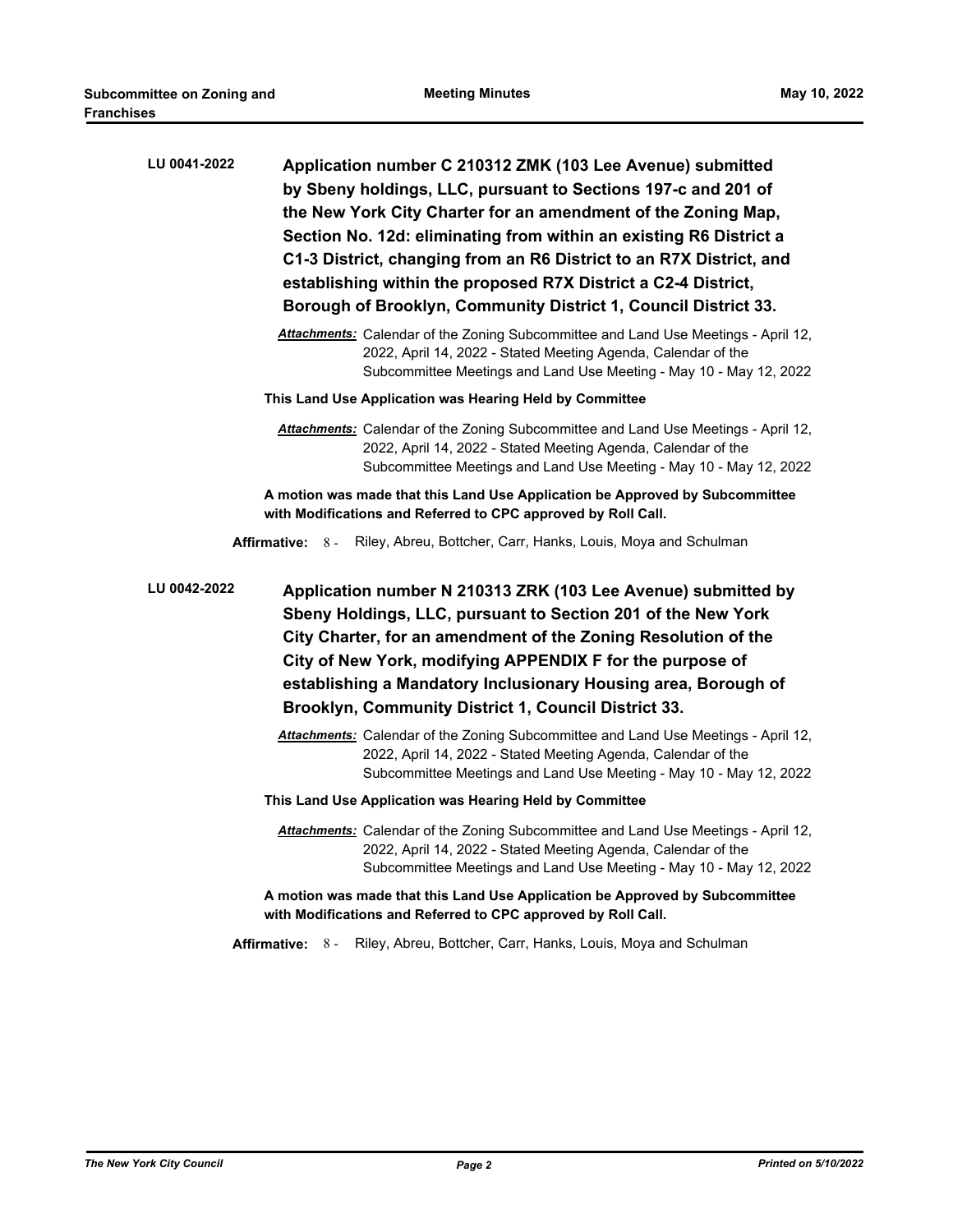| LU 0047-2022 | Application number C 200358 ZMK (2300 Cropsey Avenue)<br>submitted by Cropsey Partners, LLC, pursuant to Sections 197-c<br>and 201 of the New York City Charter for the amendment of the<br>Zoning Map, Section No. 28c, by establishing within an existing<br>R6 District a C2-4 District, Borough of Brooklyn, Community<br><b>District 11, Council District 43.</b>                                                     |
|--------------|----------------------------------------------------------------------------------------------------------------------------------------------------------------------------------------------------------------------------------------------------------------------------------------------------------------------------------------------------------------------------------------------------------------------------|
|              | Attachments: Calendar of the Subcommittee Meetings and Land Use Meeting - April 26<br>and 27, 2022, April 28, 2022 - Stated Meeting Agenda, Calendar of the<br>Subcommittee Meetings and Land Use Meeting - May 10 - May 12, 2022                                                                                                                                                                                          |
|              | This Land Use Application was Hearing Held by Committee                                                                                                                                                                                                                                                                                                                                                                    |
|              | <b>Attachments:</b> Calendar of the Subcommittee Meetings and Land Use Meeting - April 26<br>and 27, 2022, April 28, 2022 - Stated Meeting Agenda, Calendar of the<br>Subcommittee Meetings and Land Use Meeting - May 10 - May 12, 2022                                                                                                                                                                                   |
|              | A motion was made that this Land Use Application be Approved by Subcommittee<br>approved by Roll Call.                                                                                                                                                                                                                                                                                                                     |
|              | Affirmative: 8 - Riley, Abreu, Bottcher, Carr, Hanks, Louis, Moya and Schulman                                                                                                                                                                                                                                                                                                                                             |
| LU 0048-2022 | Application number C 220050 ZMQ (35-01 Vernon Boulevard<br>Rezoning) submitted by Agayev Holding, LLC, pursuant to<br>Sections 197-c and 201 of the New York City Charter for an<br>amendment of the Zoning Map, Section No. 9a, changing from an<br>R5 District to an M1-4/R7A District and establishing a Special<br>Mixed Use District (MX-23), Borough of Queens, Community<br><b>District 1, Council District 26.</b> |
|              | Attachments: Calendar of the Subcommittee Meetings and Land Use Meeting - April 26<br>and 27, 2022, April 28, 2022 - Stated Meeting Agenda, Calendar of the<br>Subcommittee Meetings and Land Use Meeting - May 10 - May 12, 2022                                                                                                                                                                                          |
|              | This Land Use Application was Hearing Held by Committee                                                                                                                                                                                                                                                                                                                                                                    |
|              | Attachments: Calendar of the Subcommittee Meetings and Land Use Meeting - April 26<br>and 27, 2022, April 28, 2022 - Stated Meeting Agenda, Calendar of the<br>Subcommittee Meetings and Land Use Meeting - May 10 - May 12, 2022                                                                                                                                                                                          |
|              | A motion was made that this Land Use Application be Approved by Subcommittee<br>approved by Roll Call.                                                                                                                                                                                                                                                                                                                     |
|              | Affirmative: 8-<br>Riley, Abreu, Bottcher, Carr, Hanks, Louis, Moya and Schulman                                                                                                                                                                                                                                                                                                                                           |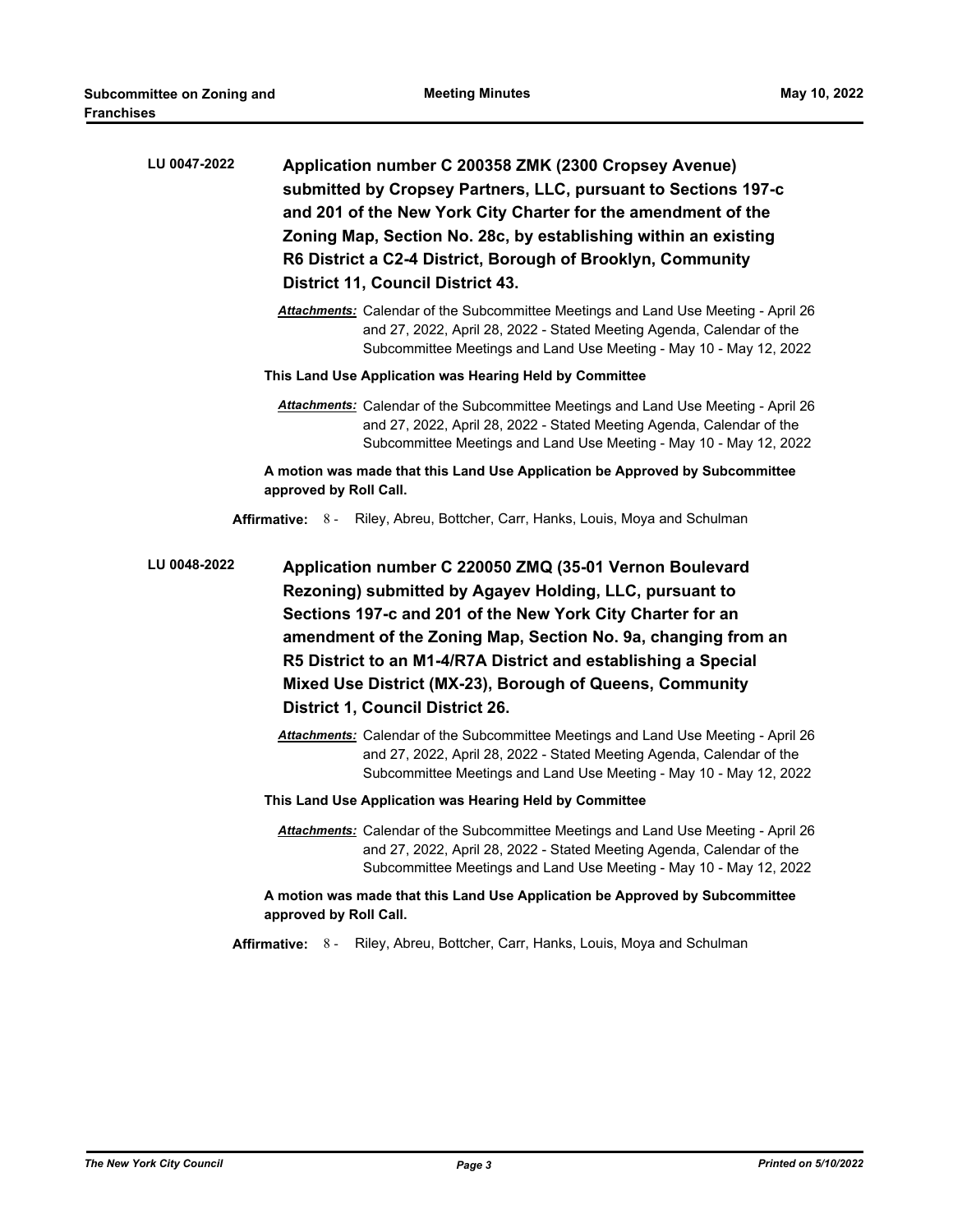| LU 0049-2022 | Application number N 220051 ZRQ (35-01 Vernon Boulevard<br>Rezoning) submitted by Agayev Holding, LLC, pursuant to<br>Section 201 of the New York City Charter, for an amendment of<br>the Zoning Resolution of the City of New York, modifying<br>APPENDIX F for the purpose of establishing a Mandatory<br>Inclusionary Housing area, Borough of Queens, Community<br><b>District 1, Council District 26.</b>                                                        |
|--------------|------------------------------------------------------------------------------------------------------------------------------------------------------------------------------------------------------------------------------------------------------------------------------------------------------------------------------------------------------------------------------------------------------------------------------------------------------------------------|
|              | Attachments: Calendar of the Subcommittee Meetings and Land Use Meeting - April 26<br>and 27, 2022, April 28, 2022 - Stated Meeting Agenda, Calendar of the<br>Subcommittee Meetings and Land Use Meeting - May 10 - May 12, 2022                                                                                                                                                                                                                                      |
|              | This Land Use Application was Hearing Held by Committee                                                                                                                                                                                                                                                                                                                                                                                                                |
|              | Attachments: Calendar of the Subcommittee Meetings and Land Use Meeting - April 26<br>and 27, 2022, April 28, 2022 - Stated Meeting Agenda, Calendar of the<br>Subcommittee Meetings and Land Use Meeting - May 10 - May 12, 2022                                                                                                                                                                                                                                      |
|              | A motion was made that this Land Use Application be Approved by Subcommittee<br>approved by Roll Call.                                                                                                                                                                                                                                                                                                                                                                 |
|              | Affirmative: 8 - Riley, Abreu, Bottcher, Carr, Hanks, Louis, Moya and Schulman                                                                                                                                                                                                                                                                                                                                                                                         |
| LU 0053-2022 | Application number C 220134 ZMM (One 45/Museum of Civil<br>Rights) submitted by One45 Lenox, LLC, pursuant to Sections<br>197-c and 201 of the New York City Charter for an amendment of<br>the Zoning Map, Section No. 6a, eliminating from an existing R7-2<br>District a C1-4 District, changing from an R7-2 District to a C4-6<br>District, changing from a C8-3 District to a C4-6 District, Borough<br>of Manhattan, Community District 10, Council District 9. |
|              | <b>Attachments:</b> May 5, 2022 - Stated Meeting Agenda, Calendar of the Subcommittee                                                                                                                                                                                                                                                                                                                                                                                  |
|              | Meetings and Land Use Meeting - May 10 - May 12, 2022                                                                                                                                                                                                                                                                                                                                                                                                                  |
|              | This Land Use Application was Hearing Held by Committee                                                                                                                                                                                                                                                                                                                                                                                                                |
|              | Attachments: May 5, 2022 - Stated Meeting Agenda, Calendar of the Subcommittee<br>Meetings and Land Use Meeting - May 10 - May 12, 2022                                                                                                                                                                                                                                                                                                                                |
|              | This Land Use Application was Laid Over by Subcommittee                                                                                                                                                                                                                                                                                                                                                                                                                |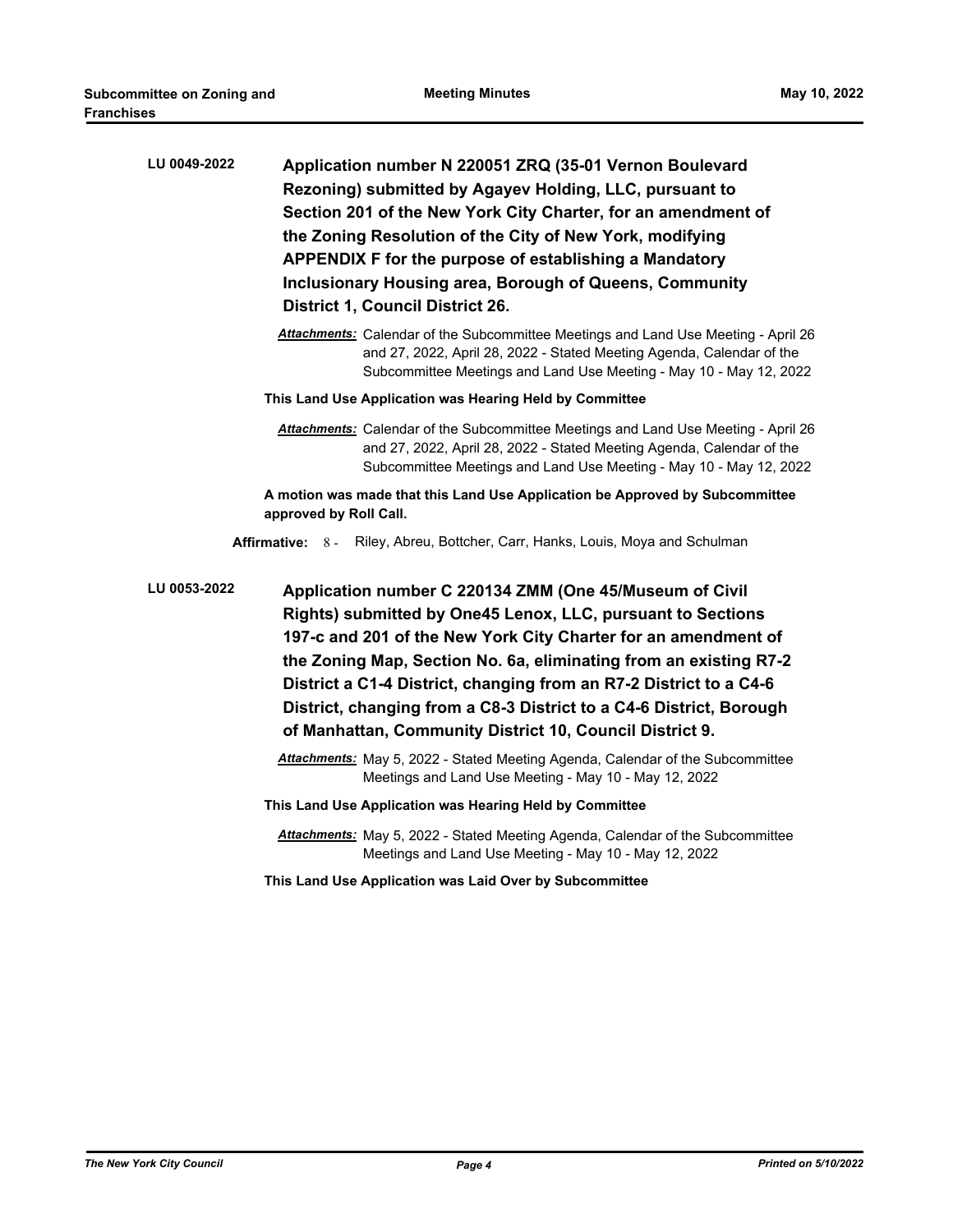| LU 0054-2022 | Application number N 220135 ZRM (One 45/Museum of Civil<br>Rights) submitted by One45 Lenox, LLC, pursuant to Section 201<br>of the New York City Charter, for an amendment of the Zoning<br>Resolution of the City of New York, modifying Article VII, Chapter<br>4 for the purpose of amending location of commercial use<br>regulations, and modifying APPENDIX F for the purpose of<br>establishing a Mandatory Inclusionary Housing area, Borough of<br><b>Manhattan, Community District 10, Council District 9.</b>                                                                                                                                                                                                                                                                                                                                                                                                                                            |
|--------------|----------------------------------------------------------------------------------------------------------------------------------------------------------------------------------------------------------------------------------------------------------------------------------------------------------------------------------------------------------------------------------------------------------------------------------------------------------------------------------------------------------------------------------------------------------------------------------------------------------------------------------------------------------------------------------------------------------------------------------------------------------------------------------------------------------------------------------------------------------------------------------------------------------------------------------------------------------------------|
|              | <b>Attachments:</b> May 5, 2022 - Stated Meeting Agenda, Calendar of the Subcommittee<br>Meetings and Land Use Meeting - May 10 - May 12, 2022                                                                                                                                                                                                                                                                                                                                                                                                                                                                                                                                                                                                                                                                                                                                                                                                                       |
|              | This Land Use Application was Hearing Held by Committee                                                                                                                                                                                                                                                                                                                                                                                                                                                                                                                                                                                                                                                                                                                                                                                                                                                                                                              |
|              | <b>Attachments:</b> May 5, 2022 - Stated Meeting Agenda, Calendar of the Subcommittee<br>Meetings and Land Use Meeting - May 10 - May 12, 2022                                                                                                                                                                                                                                                                                                                                                                                                                                                                                                                                                                                                                                                                                                                                                                                                                       |
|              | This Land Use Application was Laid Over by Subcommittee                                                                                                                                                                                                                                                                                                                                                                                                                                                                                                                                                                                                                                                                                                                                                                                                                                                                                                              |
| LU 0055-2022 | Application number C 220136 ZSM (One 45/Museum of Civil<br>Rights) submitted by One45 Lenox, LLC, pursuant to Sections<br>197c and 201 of the New York City Charter for the grant of a<br>special permit pursuant to Section 74-743 of the Zoning<br>Resolution to modify the tower regulations of Section 35-64<br>(Special Tower Regulations for Mixed Buildings) of a mixed-use<br>building (Building 1), in connection with a proposed mixed-use<br>development, within a large-scale general development, bounded<br>by West 145th Street, Lenox Avenue - Malcolm X. Boulevard,<br>West 144th Street, a line 100 feet northwesterly of Lenox Avenue<br>- Malcolm X. Boulevard, a line midway between West 144th Street<br>and West 145th Street, and a line 160 feet southeasterly of Adam<br>Clayton Powell Jr. Boulevard (Block 2013, Lots 29, 33, 38, 44 and<br>50), in a C4-6 District, Borough of Manhattan, Community District<br>10, Council District 9. |
|              | <b>Attachments:</b> May 5, 2022 - Stated Meeting Agenda, Calendar of the Subcommittee<br>Meetings and Land Use Meeting - May 10 - May 12, 2022                                                                                                                                                                                                                                                                                                                                                                                                                                                                                                                                                                                                                                                                                                                                                                                                                       |
|              | This Land Use Application was Hearing Held by Committee                                                                                                                                                                                                                                                                                                                                                                                                                                                                                                                                                                                                                                                                                                                                                                                                                                                                                                              |
|              | <b>Attachments:</b> May 5, 2022 - Stated Meeting Agenda, Calendar of the Subcommittee<br>Meetings and Land Use Meeting - May 10 - May 12, 2022                                                                                                                                                                                                                                                                                                                                                                                                                                                                                                                                                                                                                                                                                                                                                                                                                       |
|              | This Land Use Application was Laid Over by Subcommittee                                                                                                                                                                                                                                                                                                                                                                                                                                                                                                                                                                                                                                                                                                                                                                                                                                                                                                              |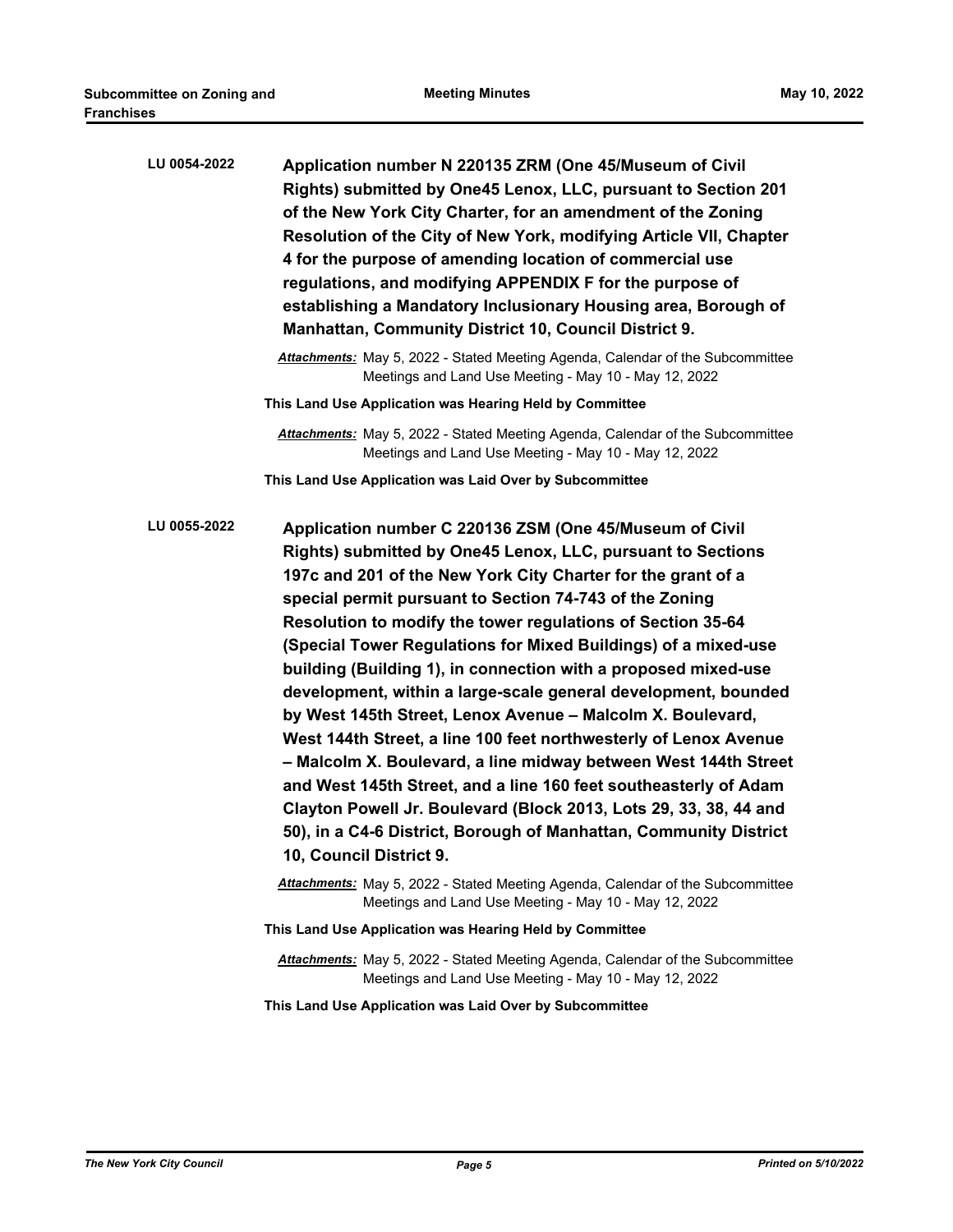| LU 0056-2022 | Application number C 220137(A) ZSM (One 45/Museum of Civil<br>Rights) submitted by One45 Lenox, LLC, pursuant to Sections<br>197-c and 201 and proposed for modification pursuant to Section<br>2-06(c)(1) of the Uniform Land Use Review Procedure of the New<br>York City Charter for the grant of special permits pursuant to<br>Section 74-744(b) of the Zoning Resolution to modify<br>requirements of Section 32-42 (Location Within Buildings) to<br>allow commercial uses (banquet hall use & office amenity space)<br>to be located above residential use, and to modify the<br>requirements of Section 32-423 (Limitation on ground floor<br>location) to allow Use Group 9 uses (banquet hall use) to be<br>located within 50 feet of the street wall of a mixed-use building<br>(Building 1); and Section 74-744(c) of the Zoning Resolution to<br>modify the signage regulations of Section 32-641 (Total Surface<br>Area of Signs), 32-642 (Non-Illuminated Signs), 32-644 (Illuminated<br>or Flashing Signs in C4, C5-4, C6 & C7 Districts), Section 32-652<br>(Permitted Projection in all other Commercial Districts) and<br>Section 32-655 (Height of Signs in all other Commercial Districts);<br>in connection with a proposed mixed-use development, within a<br>large-scale general development, bounded by West 145th Street,<br>Lenox Avenue - Malcolm X. Boulevard, West 144th Street, a line<br>100 feet northwesterly of Lenox Avenue - Malcolm X. Boulevard,<br>a line midway between West 144th Street and West 145th Street,<br>and a line 160 feet southeasterly of Adam Clayton Powell Jr.<br>Boulevard (Block 2013, Lots 29, 33, 38, 44 and 50), in a C4-6 |
|--------------|---------------------------------------------------------------------------------------------------------------------------------------------------------------------------------------------------------------------------------------------------------------------------------------------------------------------------------------------------------------------------------------------------------------------------------------------------------------------------------------------------------------------------------------------------------------------------------------------------------------------------------------------------------------------------------------------------------------------------------------------------------------------------------------------------------------------------------------------------------------------------------------------------------------------------------------------------------------------------------------------------------------------------------------------------------------------------------------------------------------------------------------------------------------------------------------------------------------------------------------------------------------------------------------------------------------------------------------------------------------------------------------------------------------------------------------------------------------------------------------------------------------------------------------------------------------------------------------------------------------------------------------------------------------------------------------------|
|              | District, Borough of Manhattan, Community District 10, Council<br>District 9.                                                                                                                                                                                                                                                                                                                                                                                                                                                                                                                                                                                                                                                                                                                                                                                                                                                                                                                                                                                                                                                                                                                                                                                                                                                                                                                                                                                                                                                                                                                                                                                                               |

*Attachments:* May 5, 2022 - Stated Meeting Agenda, Calendar of the Subcommittee Meetings and Land Use Meeting - May 10 - May 12, 2022

- **This Land Use Application was Hearing Held by Committee**
	- *Attachments:* May 5, 2022 Stated Meeting Agenda, Calendar of the Subcommittee Meetings and Land Use Meeting - May 10 - May 12, 2022

**This Land Use Application was Laid Over by Subcommittee**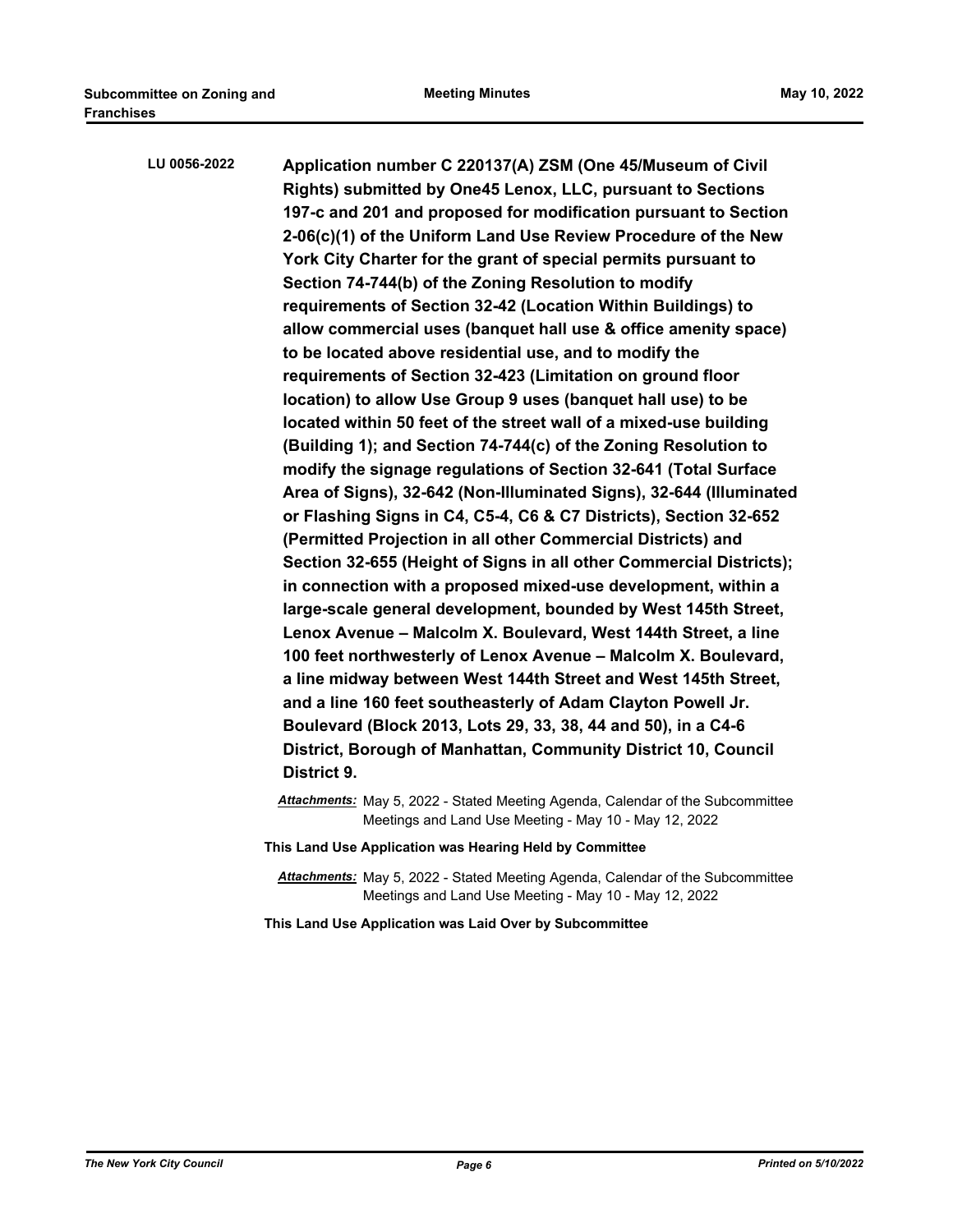| LU 0057-2022 | Application number C 220142 ZSM (One 45/Museum of Civil                                                                                        |
|--------------|------------------------------------------------------------------------------------------------------------------------------------------------|
|              | Rights) submitted by One45 Lenox, LLC, pursuant to                                                                                             |
|              | Sections197-c and 201 of the New York City Charter for the grant                                                                               |
|              | of a special permit pursuant to Section 74-533 of the Zoning                                                                                   |
|              | Resolution to reduce the required accessory off-street parking                                                                                 |
|              | spaces to 130 spaces (20%) for dwelling units in a development                                                                                 |
|              | within a Transit Zone, that includes at least 20 percent of all                                                                                |
|              | dwelling units as income-restricted housing units, in connection                                                                               |
|              | with a proposed mixed-use development, within a large-scale                                                                                    |
|              | general development, bounded by West 145th Street, Lenox                                                                                       |
|              | Avenue - Malcolm X. Boulevard, West 144th Street, a line 100 feet                                                                              |
|              | northwesterly of Lenox Avenue - Malcolm X. Boulevard, a line                                                                                   |
|              | midway between West 144th Street and West 145th Street, and a                                                                                  |
|              | line 160 feet southeasterly of Adam Clayton Powell Jr. Boulevard                                                                               |
|              | (Block 2013, Lots 29, 33, 38, 44 and 50), in a C4-6 District,                                                                                  |
|              | Borough of Manhattan, Community District 10, Council District 9.                                                                               |
|              | <b>Attachments:</b> May 5, 2022 - Stated Meeting Agenda, Calendar of the Subcommittee<br>Meetings and Land Use Meeting - May 10 - May 12, 2022 |
|              | This Land Use Application was Hearing Held by Committee                                                                                        |
|              | <b>Attachments:</b> May 5, 2022 - Stated Meeting Agenda, Calendar of the Subcommittee<br>Meetings and Land Use Meeting - May 10 - May 12, 2022 |
|              | This Land Use Application was Laid Over by Subcommittee                                                                                        |
| LU 0058-2022 | Application number C 210391 ZMX (1930 Adee Avenue Rezoning)                                                                                    |
|              | submitted by Centerland Realty, LLC, pursuant to Sections 197-c                                                                                |
|              | and 201 of the New York City Charter for the amendment of the                                                                                  |
|              | Zoning Map, Section Nos. 2b and 4a, by changing from an R4                                                                                     |
|              | District to an R6B District, Borough of the Bronx, Community                                                                                   |
|              | <b>District 12, Council District 12.</b>                                                                                                       |
|              | Attachments: May 5, 2022 - Stated Meeting Agenda, Calendar of the Subcommittee<br>Meetings and Land Use Meeting - May 10 - May 12, 2022        |
|              | This Land Use Application was Hearing Held by Committee                                                                                        |
|              | <b>Attachments:</b> May 5, 2022 - Stated Meeting Agenda, Calendar of the Subcommittee<br>Meetings and Land Use Meeting - May 10 - May 12, 2022 |

**This Land Use Application was Laid Over by Subcommittee**